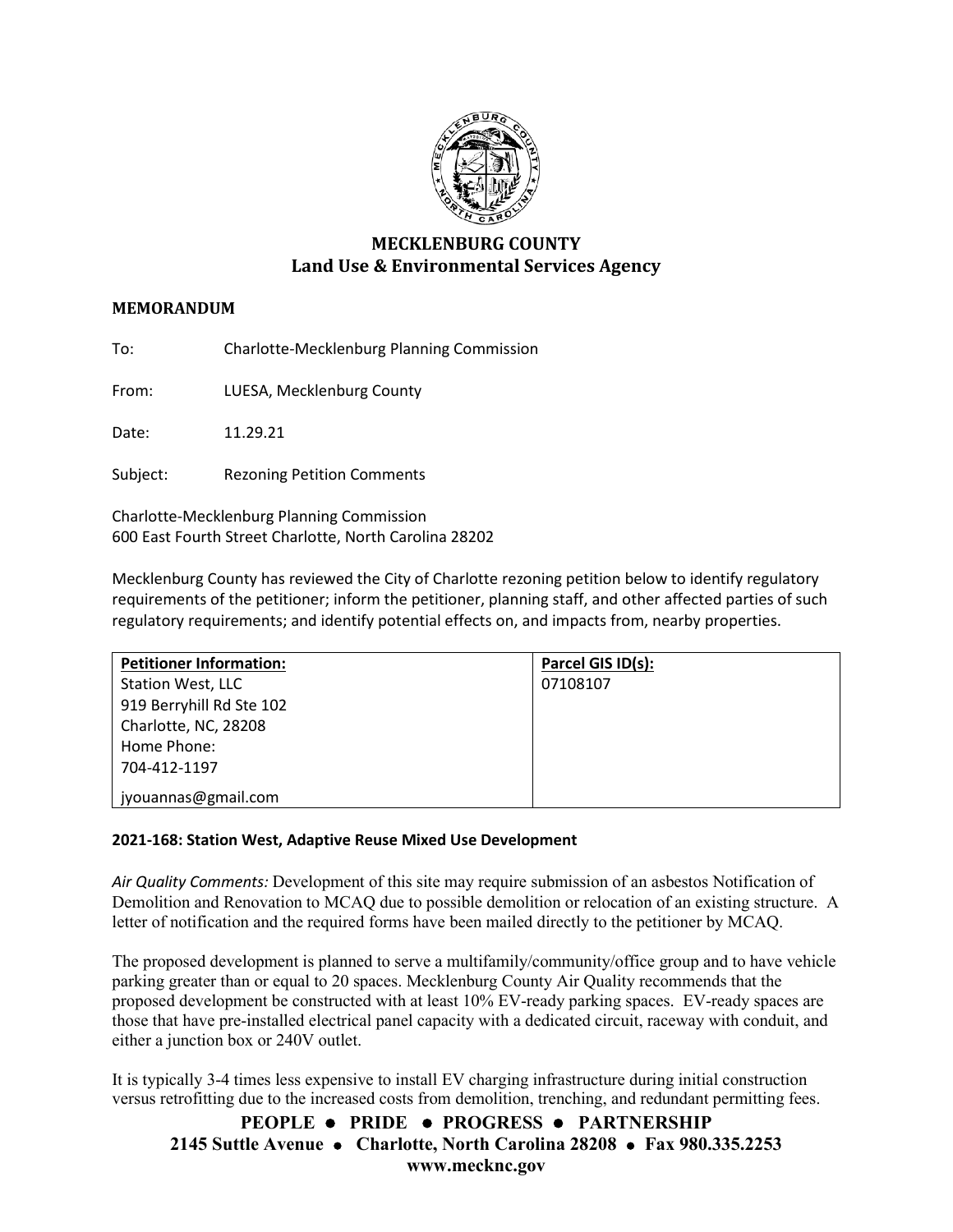As a point of reference, the LEED (Leadership in Energy Efficiency and Design) standard for Electric Vehicles in New Construction requires developers to install electrical vehicle supply equipment (EVSE) in 5% of all parking or make 10% of all parking spaces EV-ready. More information on these standards can be found in LEED v4.1: Building Design and Construction: New Construction located at: [www.usgbc.org.](http://www.usgbc.org/)

# *Ground Water Services Comments:*

Groundwater & Wastewater Services records indicate contamination site(s) exist on or within 1,500 feet of the property included in the petition. An established Area of Regulated Groundwater Usage (ARGU) as defined by the Mecklenburg County Groundwater Well Regulations extends 1,500 feet around the contamination sites. In an ARGU where municipally supplied water is available water supply wells for potable water supply, irrigation or open loop geothermal systems may not be permitted or constructed on or within 1,000 feet of contamination sites. Wells may be permitted with special construction and sampling requirements between 1,000 and 1,500 feet of contamination sites.

Information from property records does not indicate the current use of oil heat, but since records indicate structures that were built in 1967, the property may contain an underground or above ground fuel oil storage tank. Any existing tank and its contents should be removed, following applicable NCDEQ guidance, prior to any demolition or grading activity.

Review of the North Carolina Department of Environmental Quality (NCDEQ) Division of Waste Management Underground Storage Tank (UST) Section records indicates a UST release, Mutual Distributing Co., Inc.#17123 located on this property. Any development on this parcel should comply with applicable NCDEQ requirements for management of this contamination site. Please contact Dan Bowser with NCDEQ at [dan.bowser@ncdenr.gov](mailto:dan.bowser@ncdenr.gov) to request assistance.

*Storm Water Services Comments:* No Comments

*Solid Waste Comments:* No comments

## **Department Contacts:**

Petitioners seeking to address individual comments and issues may follow up with the following Mecklenburg County staff:

*Air Quality Comments:* PJ McKenzie - (paul.mckenzie@mecklenburgcountync.gov) *Ground Water Services:* Shawna Caldwell - *(*shawna.caldwell@mecklenburgcountync.gov*) Storm Water Services:* Myrette Stephen - (myrette.stephen@mecklenburgcountync.gov) *Solid Waste Comments:* Joe Hack - (joe.hack@mecklenburgcountync.gov)

Additionally, please CC Erin Stanforth, (erin.stanforth@mecklenburgcountync.gov) on all communications to individual departments.

## **MCAQ Scope of Review:**

**PEOPLE PRIDE PROGRESS PARTNERSHIP 2145 Suttle Avenue Charlotte, North Carolina 28208 Fax 980.335.2253 www.mecknc.gov**